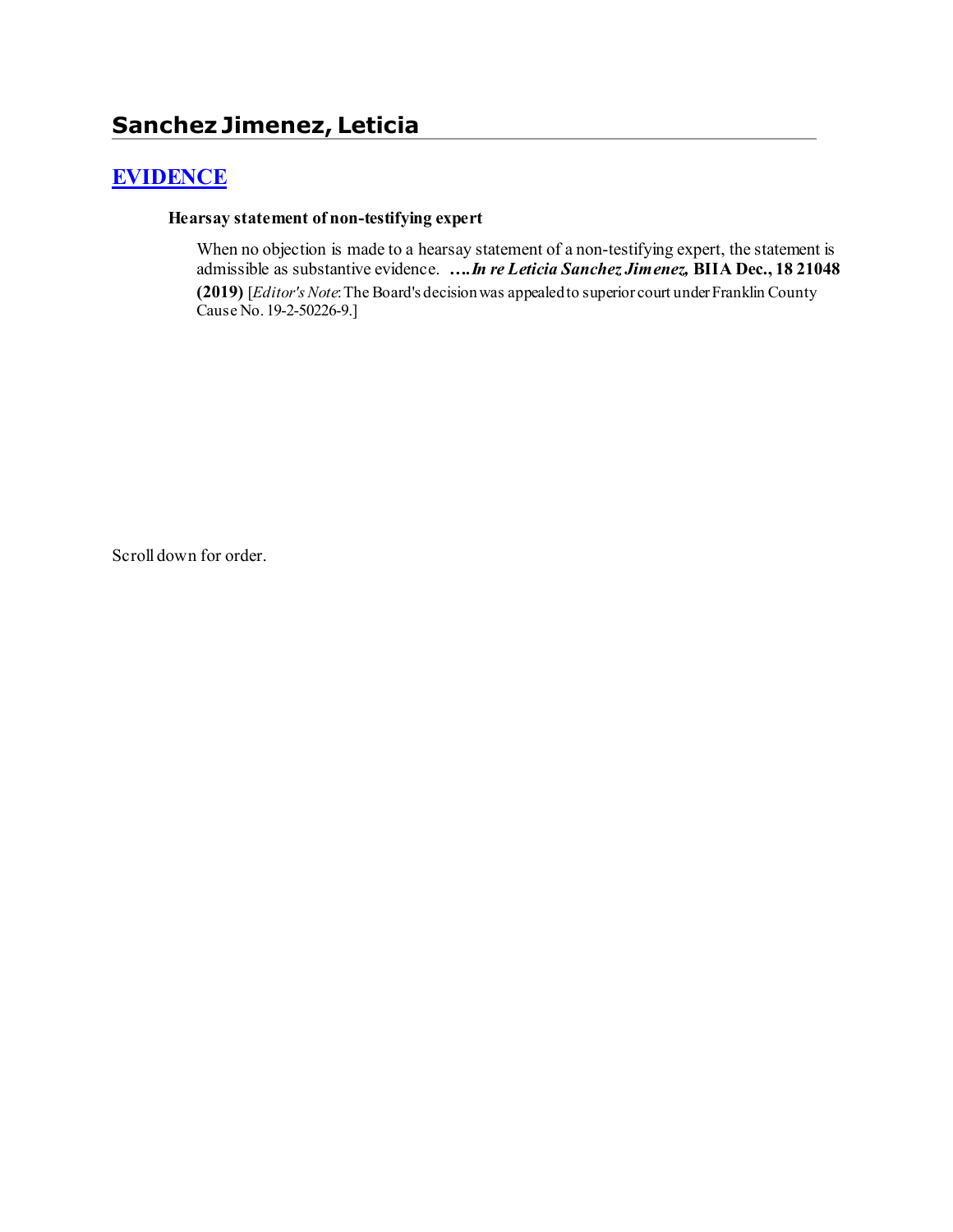#### **BEFORE THE BOARD OF INDUSTRIAL INSURANCE APPEALS STATE OF WASHINGTON**

**)**

# **CLAIM NO. BA-49643 ) DECISION AND ORDER**

Leticia Sanchez Jimenez sustained an industrial injury to her elbows and shoulders while working as a bath aide for Tri-Cities Retirement. The Department determined that treatment was concluded and closed the claim. Ms. Sanchez Jimenez seeks further treatment. Although we agree with our industrial appeals judge that Ms. Sanchez Jimenez failed to prove entitlement to further medical treatment, we grant review solely to clarify the analysis of Dr. Heather Phipps' hearsay statement. The Department order dated December 15, 2017, is **AFFIRMED.**

# **DISCUSSION**

Leticia Sanchez Jimenez, sustained an industrial injury to her elbows and shoulders on May 4, 2017. She sought treatment from Heather Phipps, M.D., an orthopedic surgeon, who did not testify in this appeal. Ms. Sanchez Jimenez testified that Dr. Phipps prescribed braces to treat her ulnar neuropathy. She further stated, "[Dr. Phipps] said [the braces] would help a little bit, and I was supposed to follow up with her, but then my case got closed."<sup>1</sup>

Ronald Fleck, M.D., is an occupational medicine physician who also treated Ms. Sanchez Jimenez. Dr. Fleck reviewed nerve conduction studies that revealed ulnar neuropathy in both elbows, which he said were proximately caused by the industrial injury. However, Dr. Fleck had no specific treatment recommendations for Ms. Sanchez Jimenez, explaining that surgery rarely improves (and often worsens) mild or moderate neuropathy. Dr. Fleck believes that the claim was ready for closure as of December 11, 2017.

Dr. Fleck did not have access to Dr. Phipps' chart notes during his testimony. The following is an excerpt of Dr. Fleck's direct examination during the hearing on September 17, 2018:

Q. I'd like you to assume that Ms. Jimenez testified that she saw Dr. Phipps and that she was prescribed braces for her bilateral elbow condition and that she was told to follow up regarding that condition but was never able to due to her claim being closed. In your opinion, Doctor, would it be proper and necessary for Ms. Jimenez to follow up with an orthopedic surgeon to discuss ongoing treatment and care for her bilateral elbow condition?

A. If Dr. Phipps recommended that and it was never done, then I think it would be advisable to follow up.<sup>2</sup>

- l <sup>1</sup> 9/17/18 Tr. at 21.
- <sup>2</sup> 9/17/18 Tr. at 37.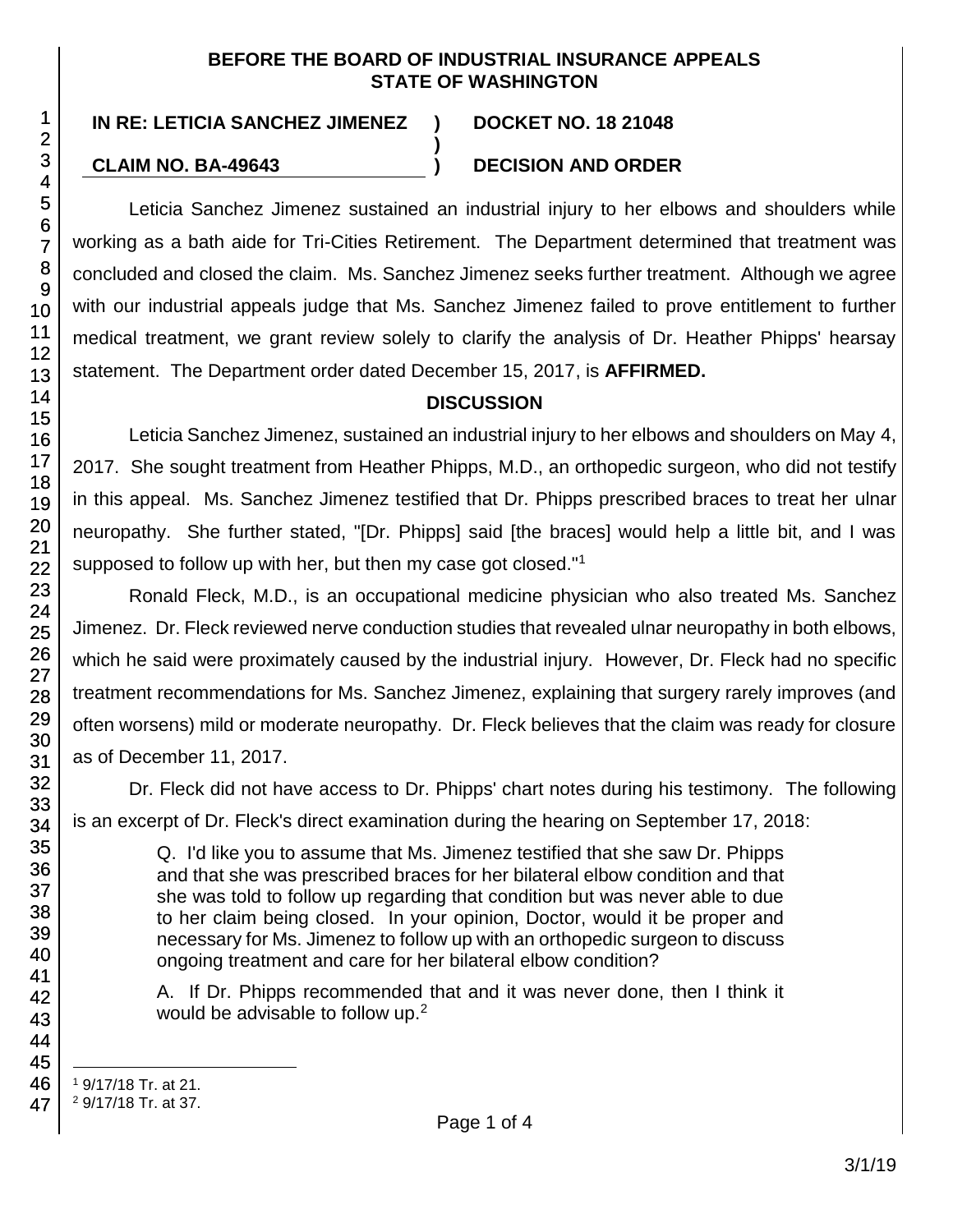Neither the Department nor the employer entered an objection to the hearsay statement of Dr. Phipps (recommending a follow-up appointment). Therefore, it is admissible as **substantive** evidence, rather than merely as the basis of an expert's opinion, as indicated by our industrial appeals judge. However, at no point did Dr. Fleck indicate that he actually relied on Dr. Phipps' recommendation in formulating his own opinion. This absence of reliance goes to weight, not admissibility under ER 703. We give little weight to Dr. Fleck's conclusion that it would be "advisable" for Ms. Sanchez Jimenez to have followed up with Dr. Phipps. Given that Ms. Sanchez Jimenez provided no other medical testimony to show that further medical treatment would be necessary or proper, we affirm the Department's order closing the claim.

#### **DECISION**

In Docket No. 18 21048, the claimant, Leticia Sanchez Jimenez, filed an appeal with the Board of Industrial Insurance Appeals on January 31, 2018, from an order of the Department of Labor and Industries dated December 15, 2017. In this order, the Department closed the claim effective December 15, 2017. This order is correct and is affirmed.

# **FINDINGS OF FACT**

- 1. On March 28, 2018, an industrial appeals judge certified that the parties agreed to include the Jurisdictional History in the Board record solely for jurisdictional purposes.
- 2. Leticia Sanchez Jimenez sustained an industrial injury on May 4, 2017, while working for Tri-Cities Retirement when she reached out to catch a patient, which proximately caused ulnar neuropathy in both elbows.
- 3. As of December 15, 2017, Ms. Sanchez Jimenez's conditions proximately caused by the industrial injury were fixed and stable and did not need further proper and necessary treatment.

# **CONCLUSIONS OF LAW**

- 1. The Board of Industrial Insurance Appeals has jurisdiction over the parties and subject matter in this appeal.
- 2. Ms. Sanchez Jimenez's conditions proximately caused by the industrial injury were fixed and stable as of December 15, 2017, and she is not entitled to further treatment. RCW 51.36.010.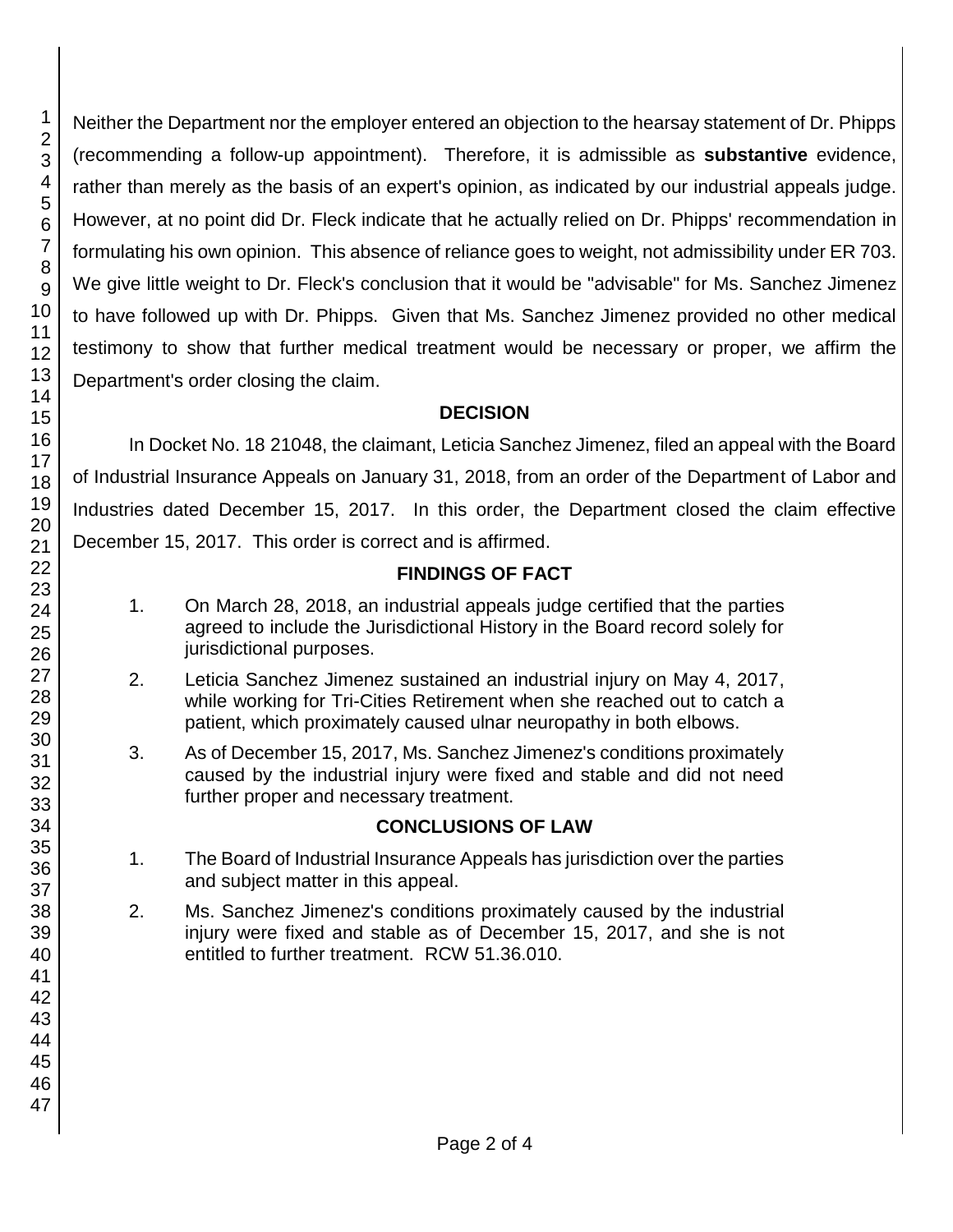3. The Department order dated December 15, 2017, is correct and is affirmed.

Dated: March 1, 2019.

BOARD OF INDUSTRIAL INSURANCE APPEALS

VILLIAMS, Chairperson S. ENG, Member